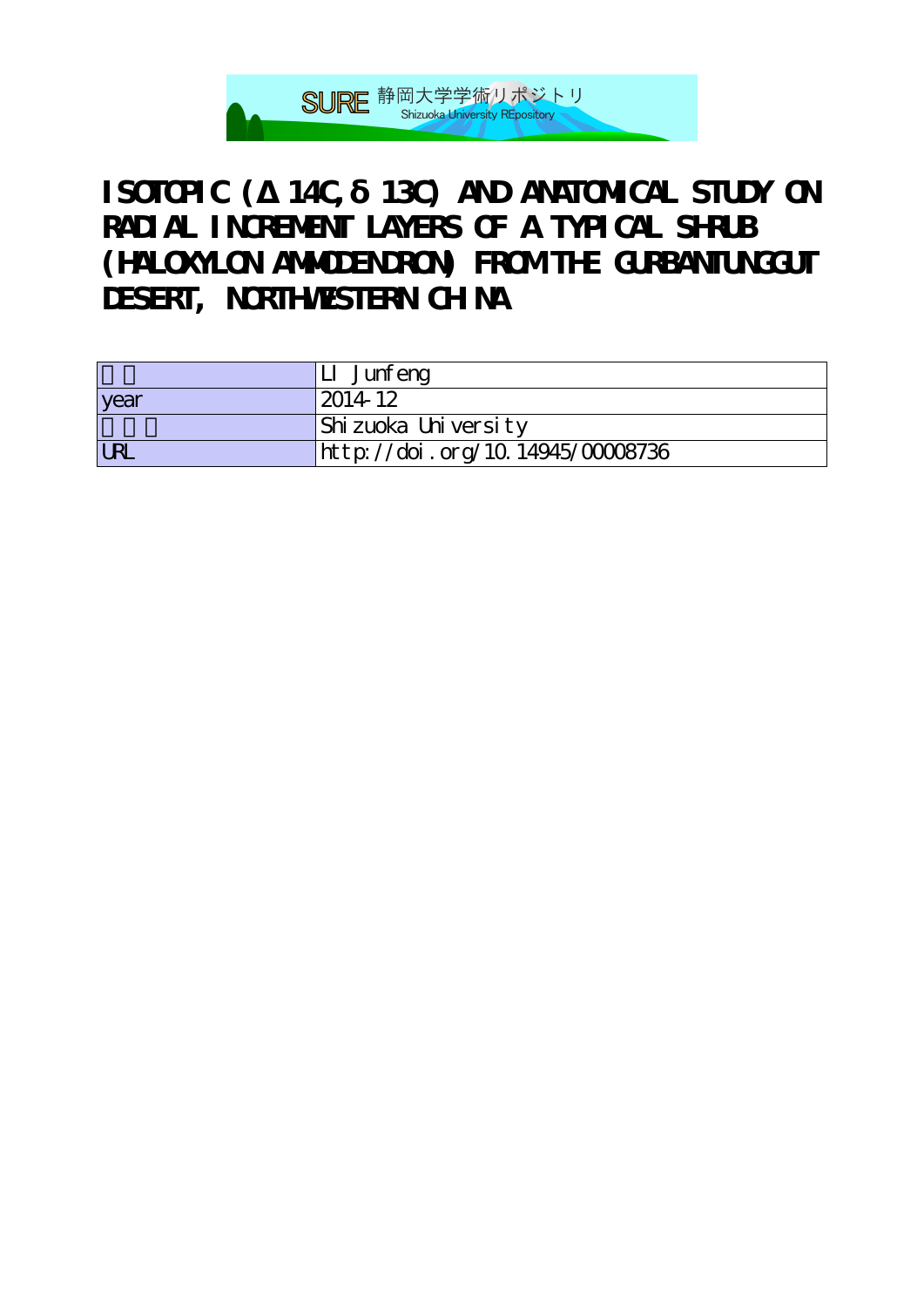(課程博士・様式7)(Doctoral qualification by coursework,Form 7)

## 学 位 論 文 要 旨

## Abstract of Doctoral Thesis

専 攻:環境・エネルギーシステム専攻 氏 名:李 俊峰 Course:Environment and Energy System Name:LI JUN FENG

論文題目:中国北西部グルバンテュンギュト砂漠における典型的低木(Haloxylon ammodendron)の成長層に関する同位体的(∆14C, δ13C)及び解剖学的研究 Title of Thesis: Isotopic ( $\Delta^{14}C$ ,  $\delta^{13}C$ ) and Anatomical Study on Radial Increment Layers of a Typical Shrub (*Haloxylon ammodendron*) from the Gurbantünggüt Desert, Northwestern China

論文要旨:

Abstract:

Dryland degradation-desertification has become a serious international environmental issue. The  $Haloxylon$  species is xero-halophytic  $C_4$  desert shrub which exhibiting excellent drought resistance and salt tolerance, and is major dominant species widely distributed in Central Asia arid areas and plays an important role for maintaining the desert ecosystem. It is known that *Haloxylon* has successive cambia and its stem can form multiple radial increment layers through successive cambia (RISC layers) in one growing season. Its age is not clear because the annual growth boundary cannot be confirmed by dendrochronological approach. It is difficult to clearly distinguish RISC layers from seasonal annual rings, because the RISC layers possess similar morphological character comparing with seasonal annual rings through megascopic cross sectional observations. Two *Haloxylon ammodendron (H.ammodendron)* specimens (S1 and S2) were collected from the Gurbantünggüt Desert in Northwestern China. The objective of present study is to clarify the radial growth rate and attempt to illuminate the mechanism that multiple RISC layers of *H.ammodendron* are formed in one growing season. This thesis focuses on the radiocarbon dating, the stable carbon isotopic  $(\delta^{13}C)$  and anatomical analysis of *H.ammodendron*, with the goals of (1) clarifying the annual radial growth rate of the RISC layer; (2) demonstrating the main effect factor of RISC layers formation in *H. ammodendron* stems; and (3) attempting to illuminate the mechanism of the seasonal multiple RISC layers formation.

Research methods are including: (1)  $\alpha$ -cellulose extracting; (2)  $\alpha$ -cellulose combustion; (3) the